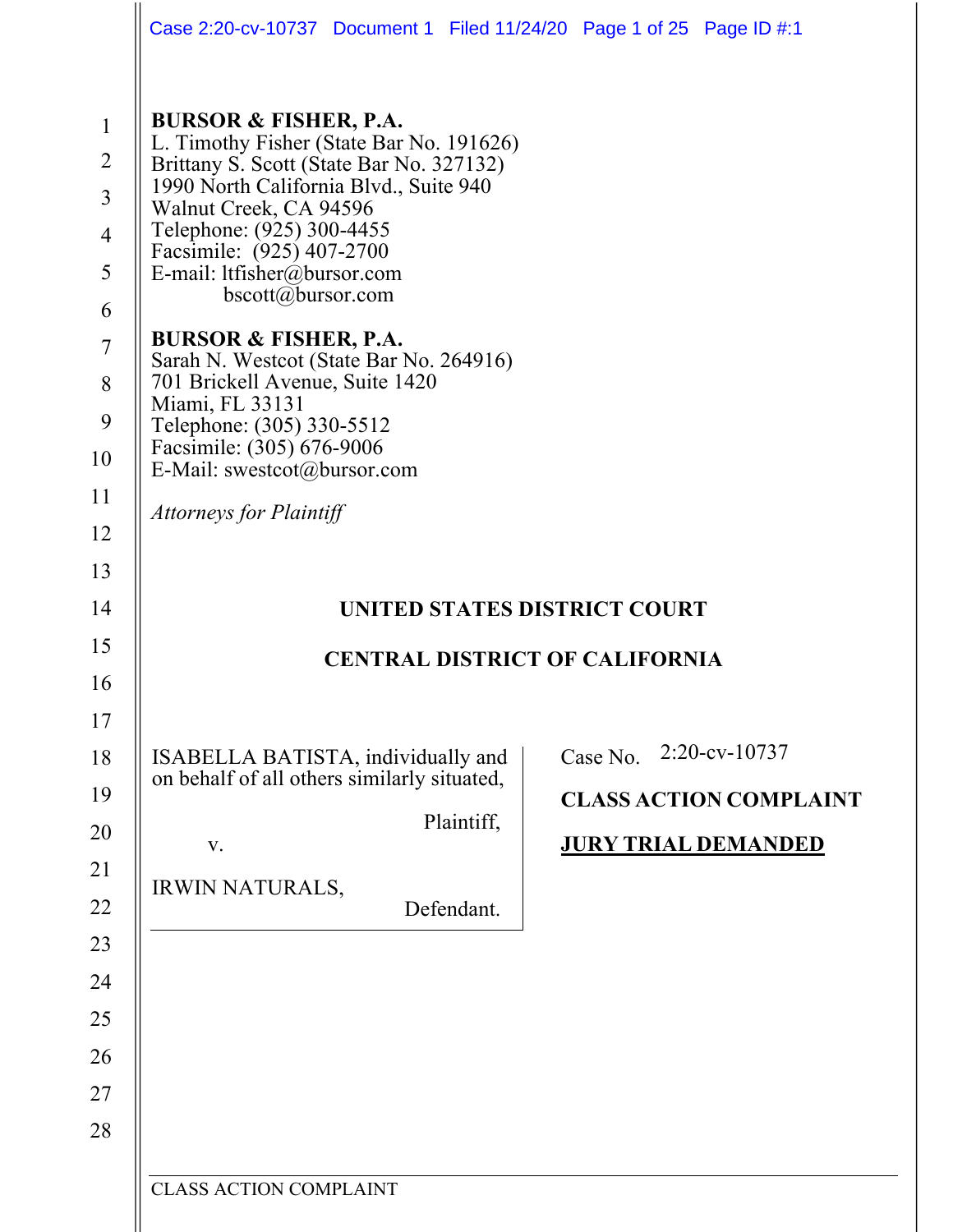Plaintiff Isabella Batista ("Plaintiff") brings this action on behalf of themselves and all others similarly situated Defendant Irwin Naturals ("Defendant").

## **NATURE OF THE ACTION**

1. This is a class action suit brought against Irwin Naturals arising out of Defendant's false advertising of its Ginkgo Smart Products ("Ginkgo Smart" or "Products"). Defendant claims that Ginkgo Smart will provide actual, meaningful, and significant benefits for the memory, concentration, mental sharpness of all consumers who ingest the Products. These advertising claims are false, misleading, and reasonably likely to deceive the public. The purported cognitive health benefits of Gingko Smart are the only reason a consumer would purchase the Products, and had Plaintiff and putative class members known the truth about the Products' effectiveness, they would not have purchased Ginkgo Smart.

2. Defendant distributes, markets, and sells Ginkgo Smart. Through an extensive and widespread nationwide marketing campaign, Defendant makes claims that Ginkgo Smart, a ginkgo biloba-based herbal supplement, provides an appreciable benefit for improving memory and concentration for all consumers who ingest the Products. Defendant represents that ginkgo biloba extract and powder, provides these significant cognitive benefits.

3. The product packaging for the Ginkgo Smart represents that Ginkgo Smart will provide "Maximum Focus & Memory" and is a "Powerful Brain Booster for Memory & Mental Clarity:"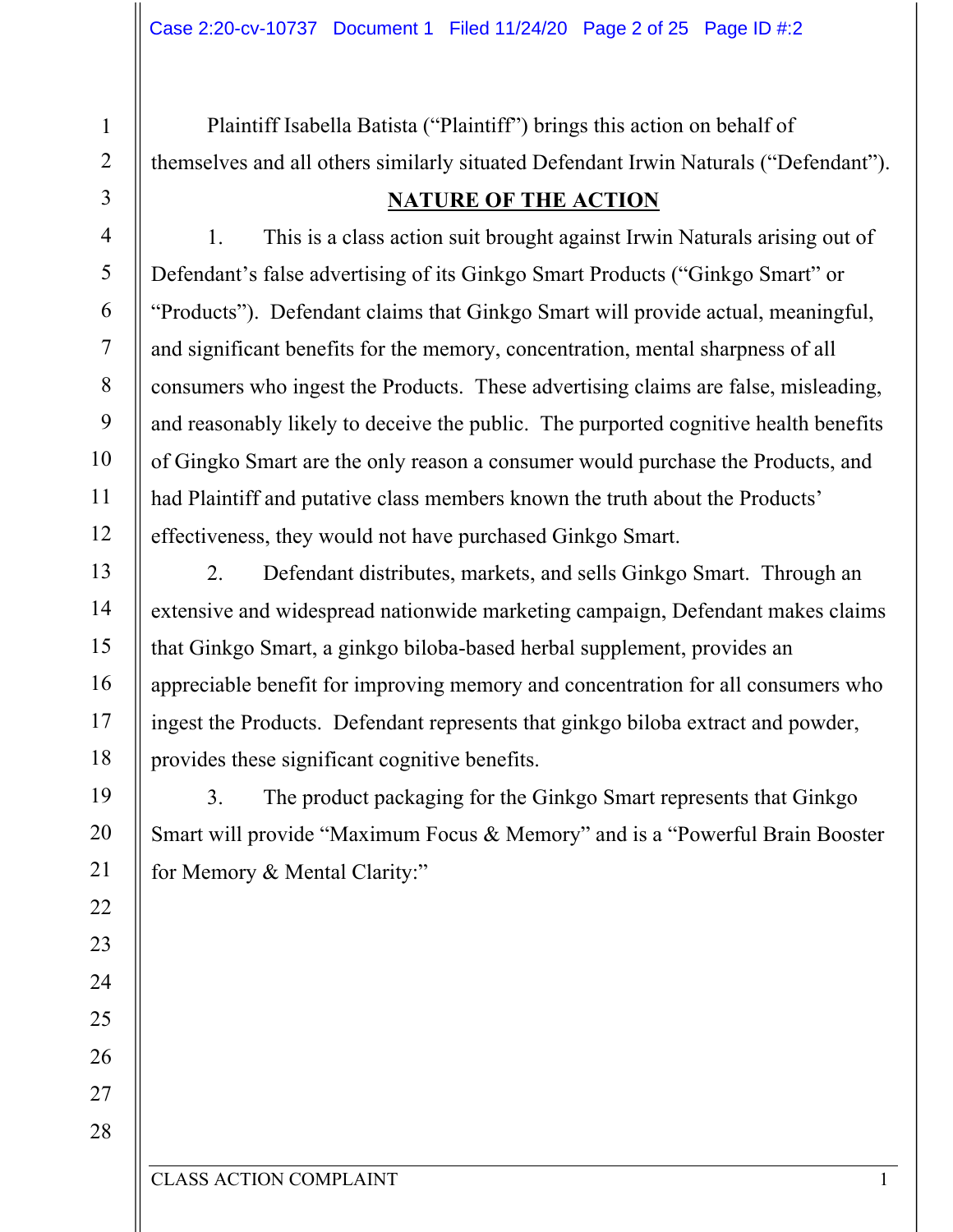

4. Defendant communicates the same substantive message throughout its advertising and marketing for the Ginkgo Smart Products, including at point of sale, on the front of the Ginkgo Smart Products packaging. The Product labels claim that Ginkgo Smart will provide improved cognitive acuity through memory and concentration benefits that are clinically meaningful.

5. Each consumer who has purchased Ginkgo Smart has been exposed to Defendant's misleading advertising. For example, the front panel of the Ginkgo Smart label states in all capital letters that the product will provide "MAXIMUM FOCUS & MEMORY" and will serve as "Powerful Brain Boosters for Memory & Mental Clarity." Similarly, the side panels of the Ginkgo Smart labeling repeat and reinforce the false and deceptive cognitive claims. The cognitive claims are material to consumers, who purchase Ginkgo Smart to obtain the advertised cognitive benefits, which Ginkgo Smart cannot provide.

6. All available, reliable scientific evidence demonstrates that Ginkgo Smart has no efficacy, is ineffective in the improvement of cognitive health, and provides no benefits related to increasing the memory or concentration of consumers' brains. Numerous scientific studies, performed by independent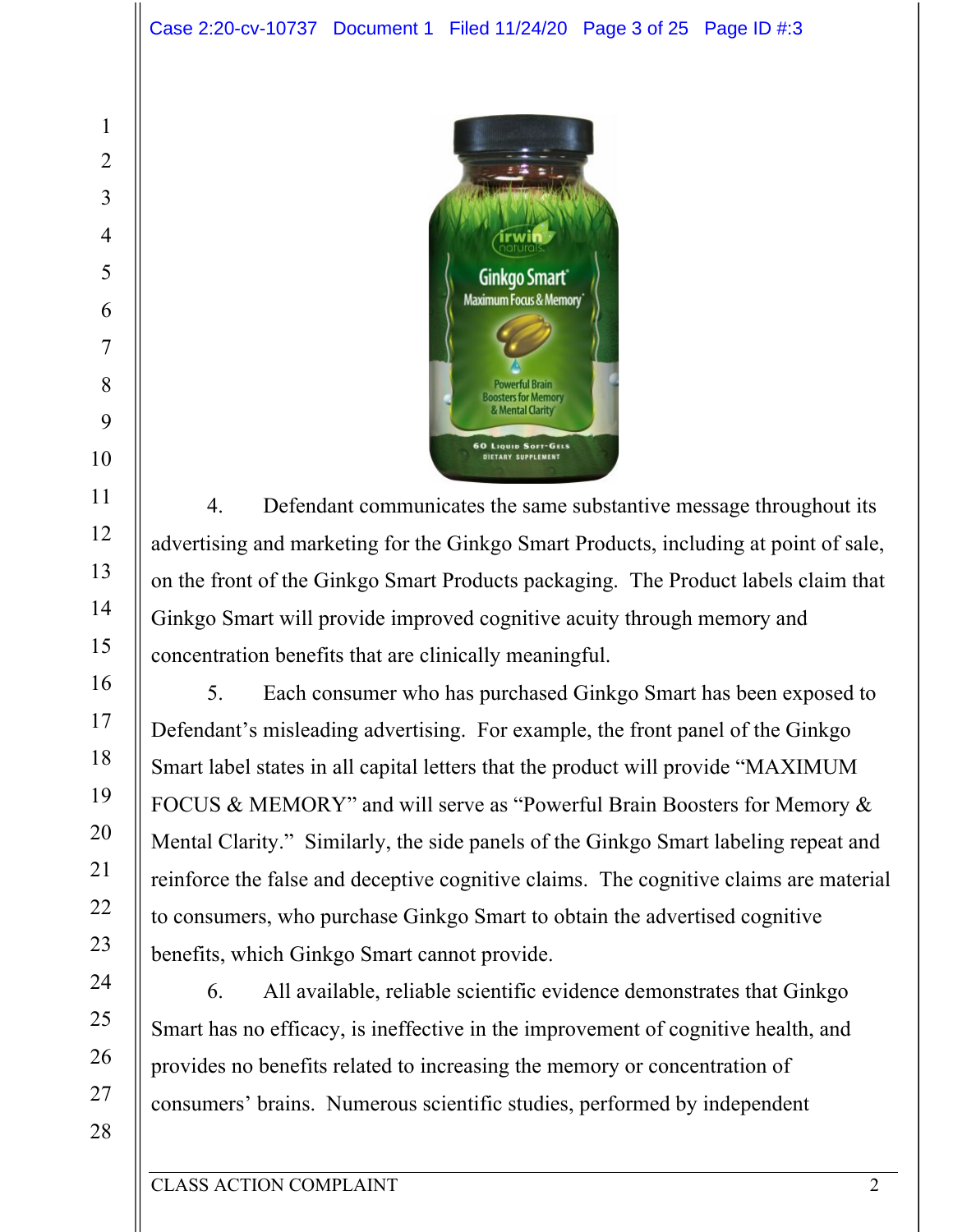researchers and published in reputable medical journals, have been conducted on ginkgo biloba, and they have universally demonstrated that ginkgo biloba does not improve cognitive function, and is not effective in the treatment or improvement of memory or concentration.

7. Indeed, the National Center for Complementary and Integrative Health advises that there is no conclusive evidence that ginkgo is beneficial for *any* health condition.

8. As a result of the express and implied misleading cognitive benefits message conveyed its marketing campaign, Defendant has caused Plaintiff and consumers to purchase a product which does not, and cannot, perform as represented. Plaintiff and other similarly situated consumers have been harmed in the amount they paid for the Ginkgo Smart.

#### **PARTIES**

9. Plaintiff Isabella Batista is a citizen of New York who resides in Ravena, New York. In June 2019, Plaintiff purchased Defendant's Ginkgo Smart Products from CVS in Glenmont, New York. Before purchasing Ginkgo Smart Plaintiff reviewed information about the Product, including the representation that the Product would provide "Maximum Focus & Memory," and would work as a "Booster[] for Memory & Mental Clarity." When purchasing Ginkgo Smart, Plaintiff also reviewed the accompanying labels, disclosures, warranties, and marketing materials, and understood them as representations and warranties by Defendant that the Ginkgo Smart would improve her memory and focus.

10. Plaintiff relied on Defendant's representations and warranties in deciding to purchase Ginkgo Smart over comparable products. Accordingly, these representations and warranties were part of the basis of the bargain, in that she would not have purchased Ginkgo Smart on the same terms had she known Defendant's representations were not true.

27 28

1

2

3

4

5

6

7

8

9

10

11

12

13

14

15

16

17

18

19

20

21

22

23

24

25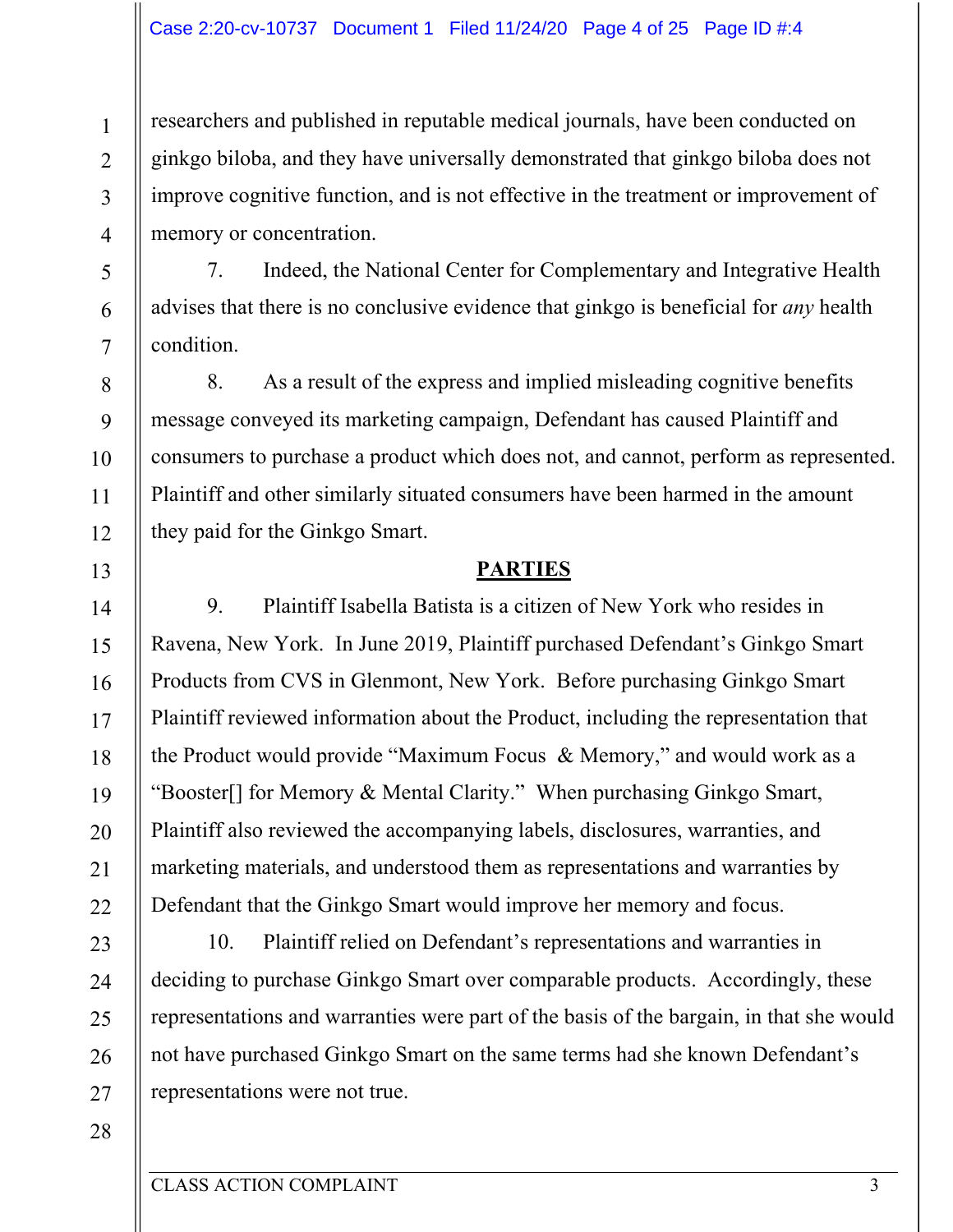11. Plaintiff remains interested in purchasing memory aid products and would consider Ginkgo Smart in the future if the products actually improved memory and focus.

12. In making her purchases, Plaintiff paid a substantial price premium due to the false and misleading claims concerning Ginkgo Smart's memory and focus benefits (the "Cognitive Claims"). However, Plaintiff did not receive the benefit of her bargain, because Defendant's Product cannot improve memory or focus. Plaintiff also understood that in making her purchase, that the retailer selling her the Product was acting with the knowledge and approval of Defendant and/or as the agent of Defendant. Plaintiff further understood that each purchase involved a direct transaction between herself and Defendant, because her Product came with packaging, labeling, and other materials prepared by Defendant, including representations and warranties regarding the Cognitive Claims.

13. Defendant Irwin Naturals is a Nevada corporation that at all material times maintained its principal place of business in Los Angeles, California, where it has been registered to do business since 2002. Defendant manufactures, sells, and nationally distributes Ginkgo Smart. Defendant manufactured, marketed, and sold Ginkgo Smart during the relevant Class period. The planning and execution of the advertising, marketing, labeling, packaging, testing, and/or business operations concerning the Ginkgo Smart and the Memory Claims was primarily carried out at Defendant's headquarters and facilities within California, as is most, or all, of Ginkgo Smart's manufacturing.

1

2

3

4

5

6

7

8

9

10

11

12

13

14

15

16

17

18

19

20

21

22

23

24

25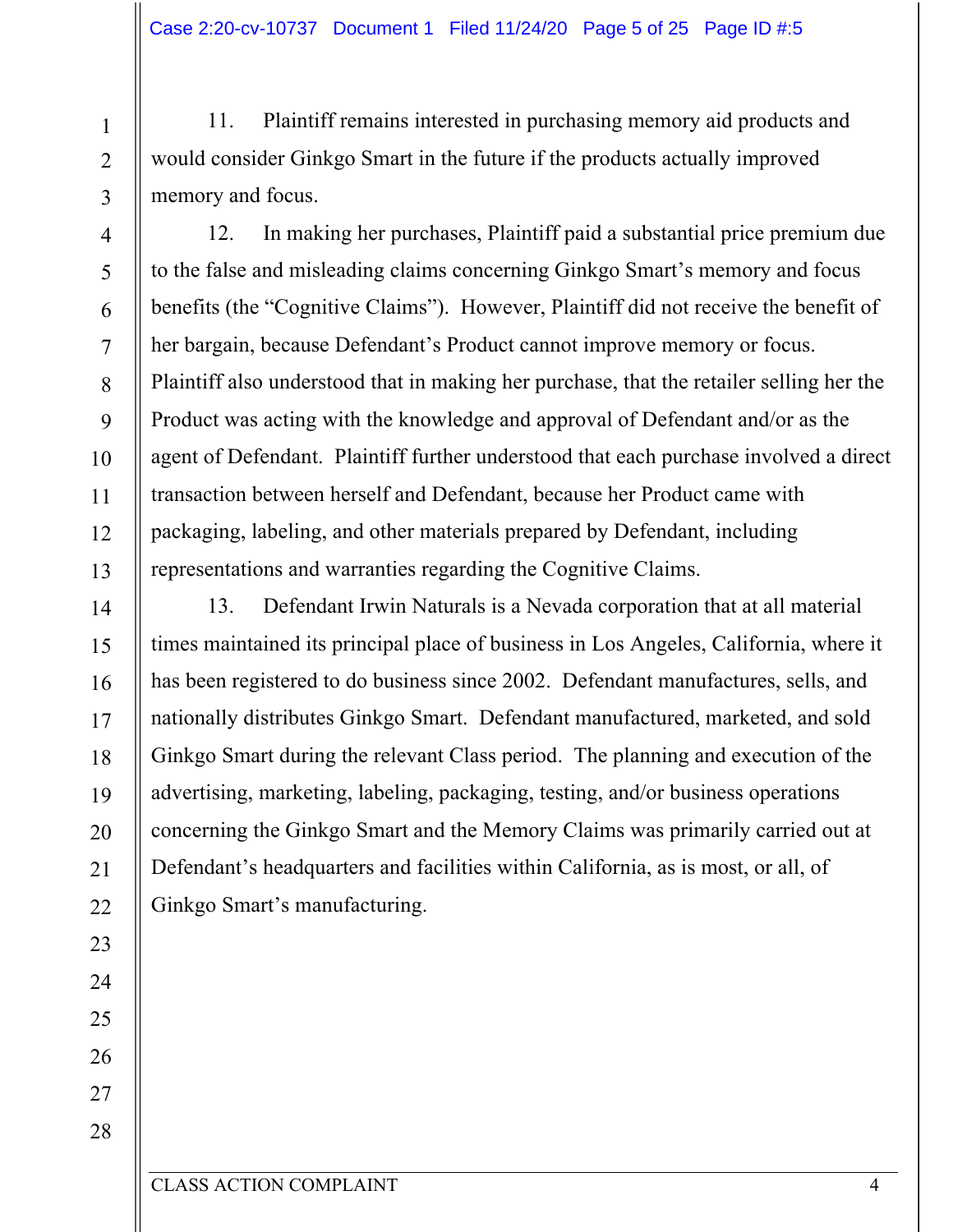4

5

6

7

8

9

10

11

12

13

14

15

16

17

18

19

20

21

22

23

24

25

#### **JURISDICTION AND VENUE**

14. This Court has subject matter jurisdiction over this action pursuant to 28 U.S.C. § 1332(d)(2)(A) because this case is a class action where the aggregate claims of all members of the proposed class are in excess of \$5,000,000.00, exclusive of interest and costs, and a least one member of the proposed class is a citizen of a state different from Defendant.

15. This Court has personal jurisdiction over Defendant because it has continuous and systematic contacts with the State of California as to essentially render it "at home" in this State, and Defendant's principal places of business is located in this State. Moreover, Defendant has purposefully availed themselves of the laws and benefits of doing business in this State, and Plaintiff's claims arise out of the Defendant's forum-related activities.

## **FACTUAL ALLEGATIONS**

16. Ginkgo Smart is sold at a variety of retail chains, including CVS Pharmacy, Walgreens, The Vitamin Shoppe, and Bed Bath & Beyond, as well as many online retailers.

17. Defendant claims through its marketing, advertising, and product labeling that "Ginkgo Biloba is one of the very best botanicals for the brain," and "can enhance blood flow to the brain, improve cognitive function, and enhance memory." The Ginkgo Smart label also states that "[t]he Ginkgo extract used in this formula is standardized to contain 24% flavone glycosides and 6% terpene lactones for optimum potency."

18. Ginkgo biloba is one of the oldest living tree species. Ginkgo biloba extract, like that found in Ginkgo Smart, is made from the dried green leaves of the ginkgo tree.

26 27 28 19. Through its advertising and labeling, Defendant has consistently claimed that consuming Ginkgo Smart will meaningfully improve cognitive health. That is not true.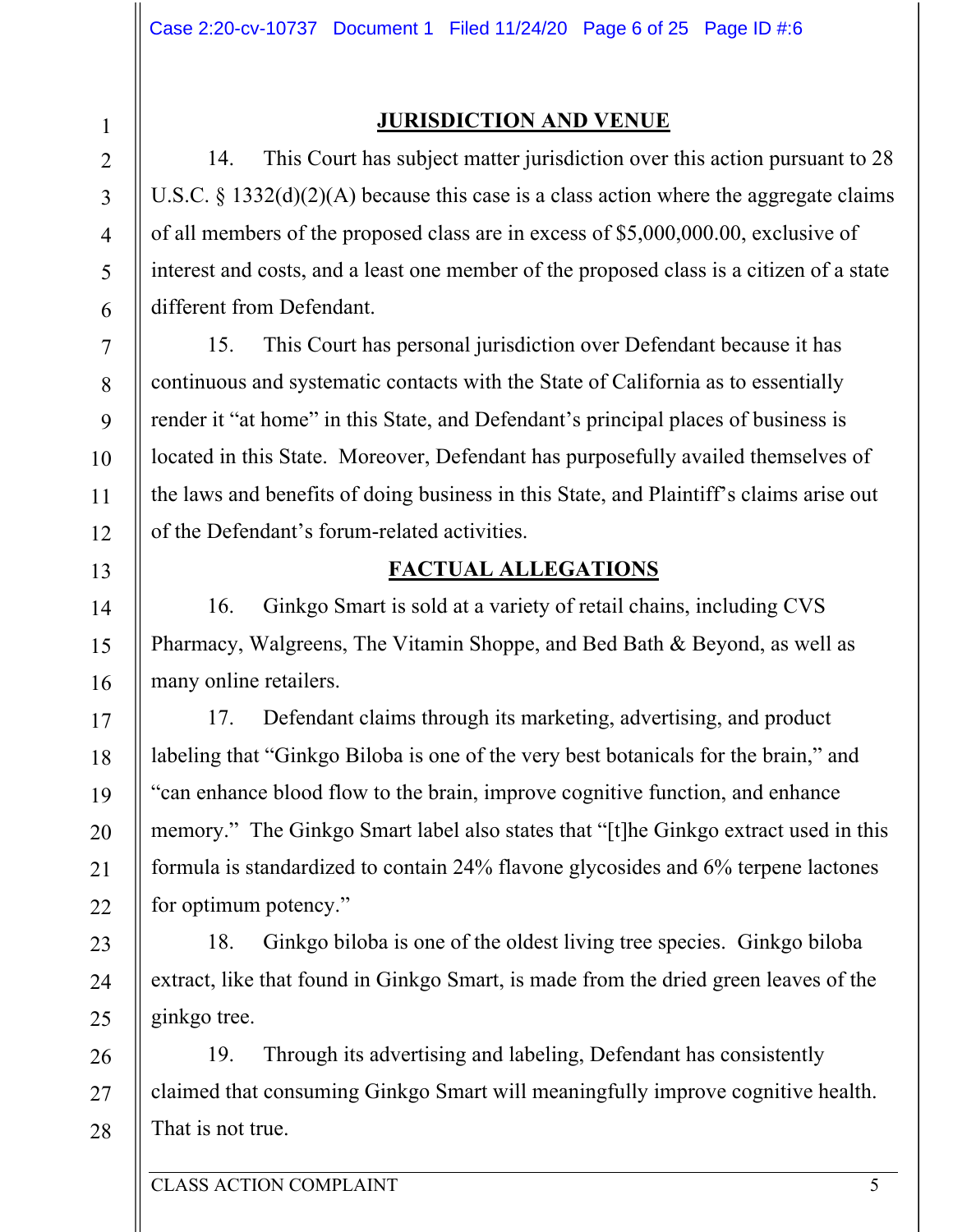20. Scientific evidence demonstrates that use of ginkgo biloba does not provide the cognitive benefits represented by Defendant. Defendant's advertising and labeling claims are therefore false and misleading.

21. Defendant intends that consumers will read and rely on the Cognitive Claims made in Defendant's advertising and labeling, and Plaintiffs and putative class members did read and rely on those claims to their detriment.

22. The front panel of Ginkgo Smart packaging and labeling states in capital letters, printed in large font, that Ginkgo Smart is for "MAXIMUM FOCUS & MEMORY" and is a "Powerful Brain Booster for Memory & Mental Clarity:"



23. The side panel promises that Ginkgo Smart is "specially formulated to help you maintain your mental edge," and that "Ginkgo extracts can enhance blood flow to the brain, improve cognitive function and enhance memory:"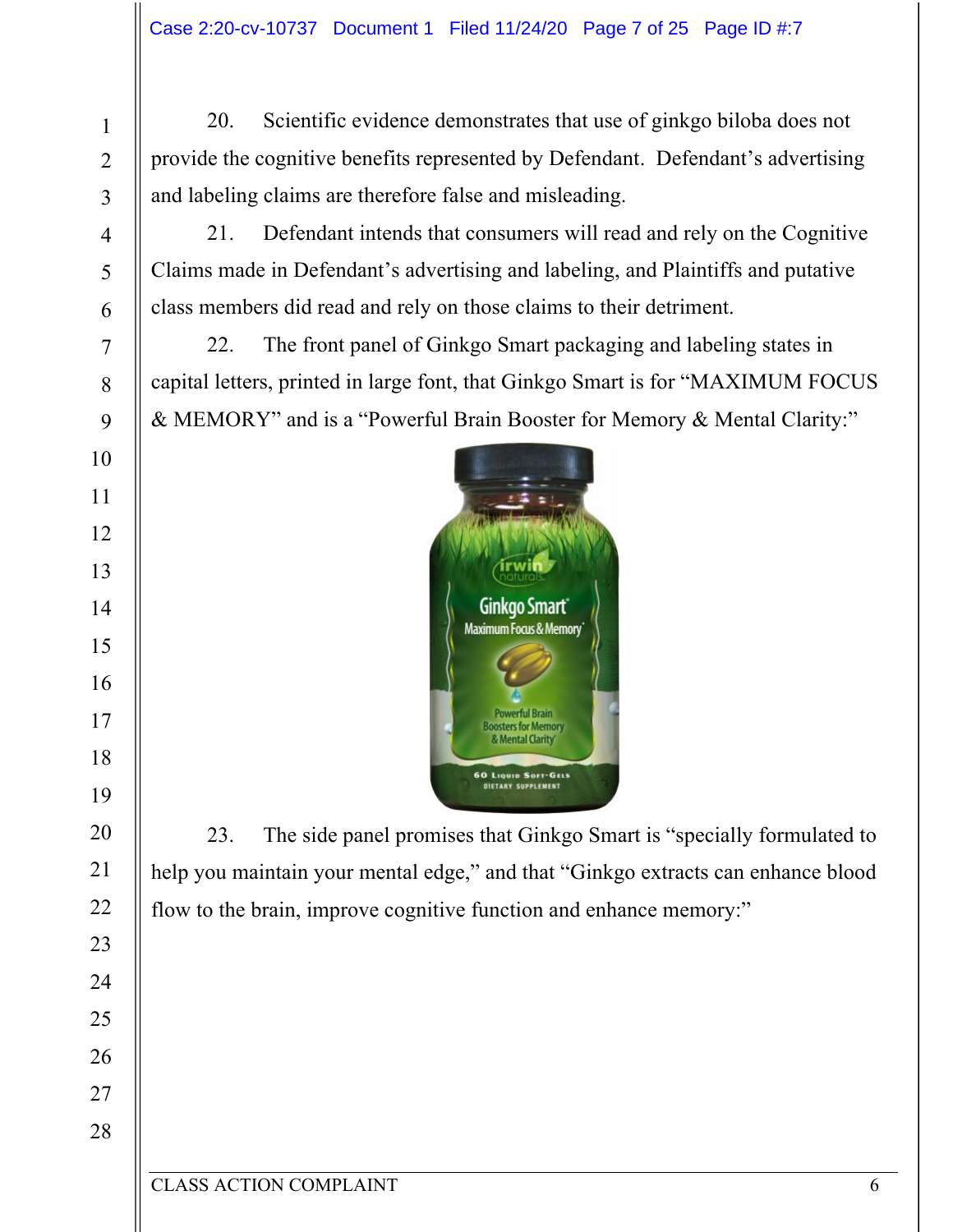

reinforce the false and misleading cognitive benefit claims made on the packaging and labeling for Ginkgo Smart. For example, on Defendant's website irwinnaturals.com, Defendant repeat the false and misleading Cognitive Claims at issue. Defendant's website claims "Ginkgo Smart Maximum Focus & Memory\* supplement is specially formulated to help you maintain your mental edge[,]" and "Enhanced Memory: Ginkgo Biloba is one of the very best botanicals for the brain. Studies show that Ginkgo extracts can enhance blood flow to the brain, improve cognitive function and enhance memory."

25. Despite Defendant's representations, Ginkgo Smart – and ginkgo biloba – do not provide the promised benefits. Numerous studies have confirmed that ginkgo biloba does not protect against cognitive decline or otherwise improve an individual's cognitive abilities or brain function. Despite scientific evidence demonstrating that ginkgo biloba does not provide the advertised benefits, Defendant continues to advertise that it does, leading Plaintiff and other consumers to believe that Ginkgo Smart actually provides the promised cognitive benefits.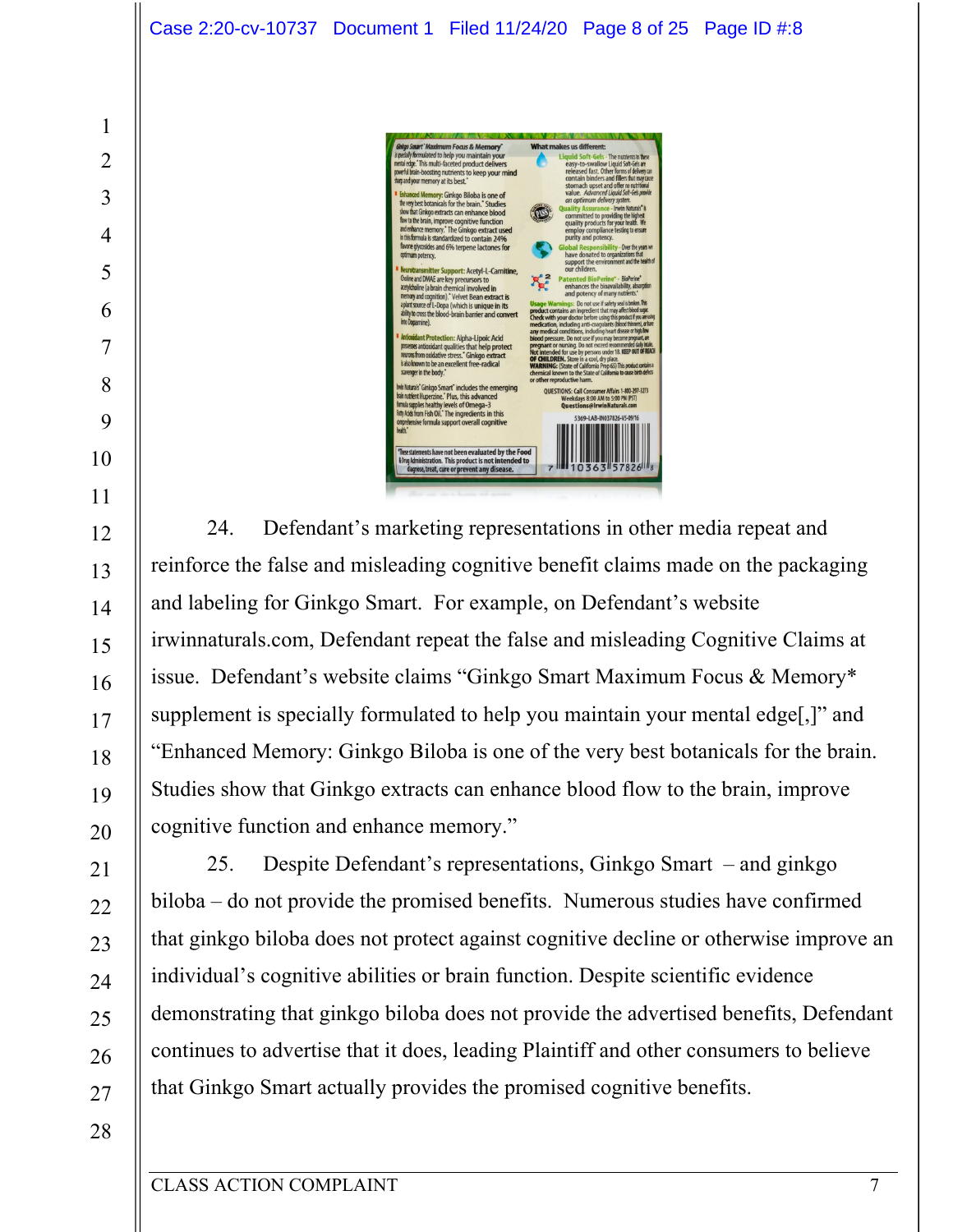26. In 2009, the Journal of the American Medical Association ("JAMA") in 2009 published a study entitled *Ginkgo biloba for preventing cognitive decline in older adults: a randomized trial*, 302(24) JAMA 2663-2670 (2009) (the "Ginko Evaluation of Memory or "GEM Study"). This study is the largest clinical study to date testing the effectiveness of ginkgo biloba to improve cognitive health and brain function. It was designed and funded the National Center for Complementary and Alternative Medicine (today, the National Center for Complementary and Integrative Health) ("NCCIH"), the federal government's lead agency for scientific research on complementary and integrative health practices. The NCIIH also assisted with the analysis and interpretation of the data and the preparation and approval of the GEM Study manuscript. The GEM Study was conducted over a span of eight years and included 3,069 participants, aged 72-96 years, who did not have dementia. Participants were randomized to twice-daily doses of 120 mg of a ginkgo biloba supplement supplied by Schwabe Pharmaceuticals (EGb 761) or an identical appearing placebo for an average duration of 6.1 years. The authors of the GEM Study concluded that consumption of 240 mg daily of ginkgo biloba extract does not result in less cognitive decline either on a global cognitive score basis or in terms of any individual cognitive domains, including memory and attention, than placebo. There were no differences in results by age, sex, race, education, or baseline cognitive status.

27. In 2002, JAMA published a study by Solomon *et al.* entitled *Ginkgo for memory enhancement: a randomized controlled trial* 288(7) JAMA 835-840 (2002), in which 203 participants, over the age of 60 and in generally good health, were evaluated for six week periods, with half receiving 120 mg of ginkgo and the other half a placebo control. Dr. Solomon and his co-authors concluded that ginkgo biloba did not improve performance on standard neuropsychological tests that evaluated learning, memory, attention, and concentration. There was no improvement on naming and verbal fluency. There was no difference from the control group for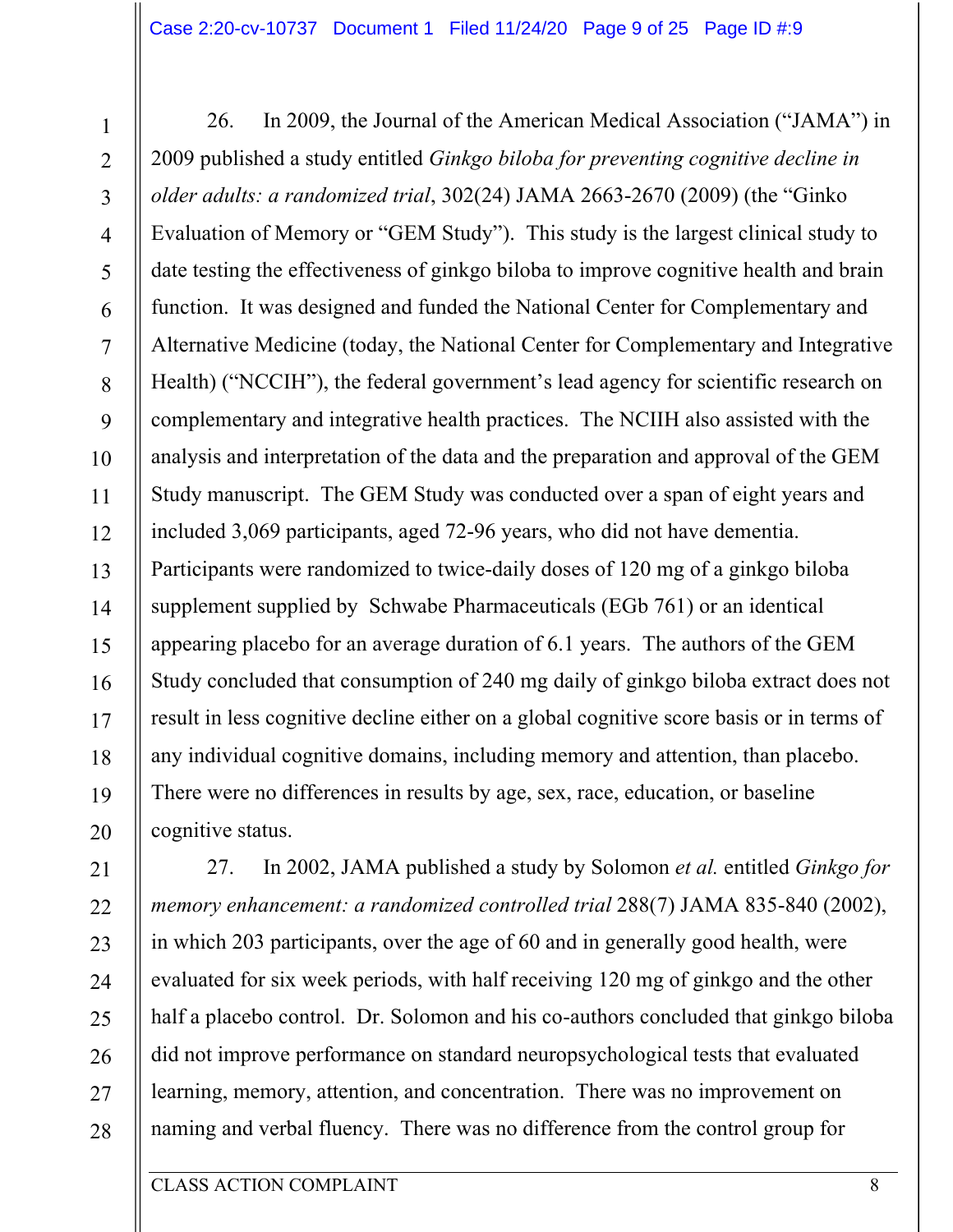those consuming ginkgo biloba on self-reported memory function or on global rating by spouses, friends, and relatives. According to Solomon *et al.*, the "data suggest[s] that when taken following the manufacturer's instructions, ginkgo provides no measurable benefit in memory or related cognitive function to adults with healthy cognitive function." Furthermore, the study authors also concluded that "[d]espite the manufacturer's claims of improved memory in healthy adults, we were unable to identify any well-controlled studies that document this claim."

28. A similar study, entitled *Safety and efficacy of a Ginkgo bilobacontaining dietary supplement on cognitive function, quality of life, and platelet function in healthy, cognitively intact older adults*, 107(3) J Am Diet Assoc 422-32 (2007) shared these findings. Carlson *et al.*, performed a randomized, double-blind, placebo-controlled study involving 90 healthy, older adults (65-84 years old) who were randomly assigned to placebo or 160 mg ginkgo biloba from Schwabe (EGb 761) daily for four months. After four months of consuming either placebo or ginkgo, the subjects were analyzed for cognitive and quality of life improvements. Using six standardized tests for cognitive function, including tests analyzing memory, attention, and concentration, the researchers found that consuming ginkgo was not effective versus placebo based on any of the cognitive function tests. In fact, consuming placebo was found more effective than ginkgo biloba for one of the cognitive function tests, which was designed to measure delayed memory. Consumption of ginkgo also did not result in improvement of quality of life measures over placebo. The authors concluded their data demonstrated a "lack of an effect" and did "not support the use of a commercial ginkgo biloba-containing supplement to improve cognitive function or quality of life in healthy 65- to 85 year-old cognitively intact healthy adults with average to above-average cognitive function."

27 28 29. Nathan *et al.* (2002), *The acute nootropic effects of Ginkgo biloba in healthy older human subjects: a preliminary investigation*, 17(1) Hum

1

2

3

4

5

6

7

8

9

10

11

12

13

14

15

16

17

18

19

20

21

22

23

24

25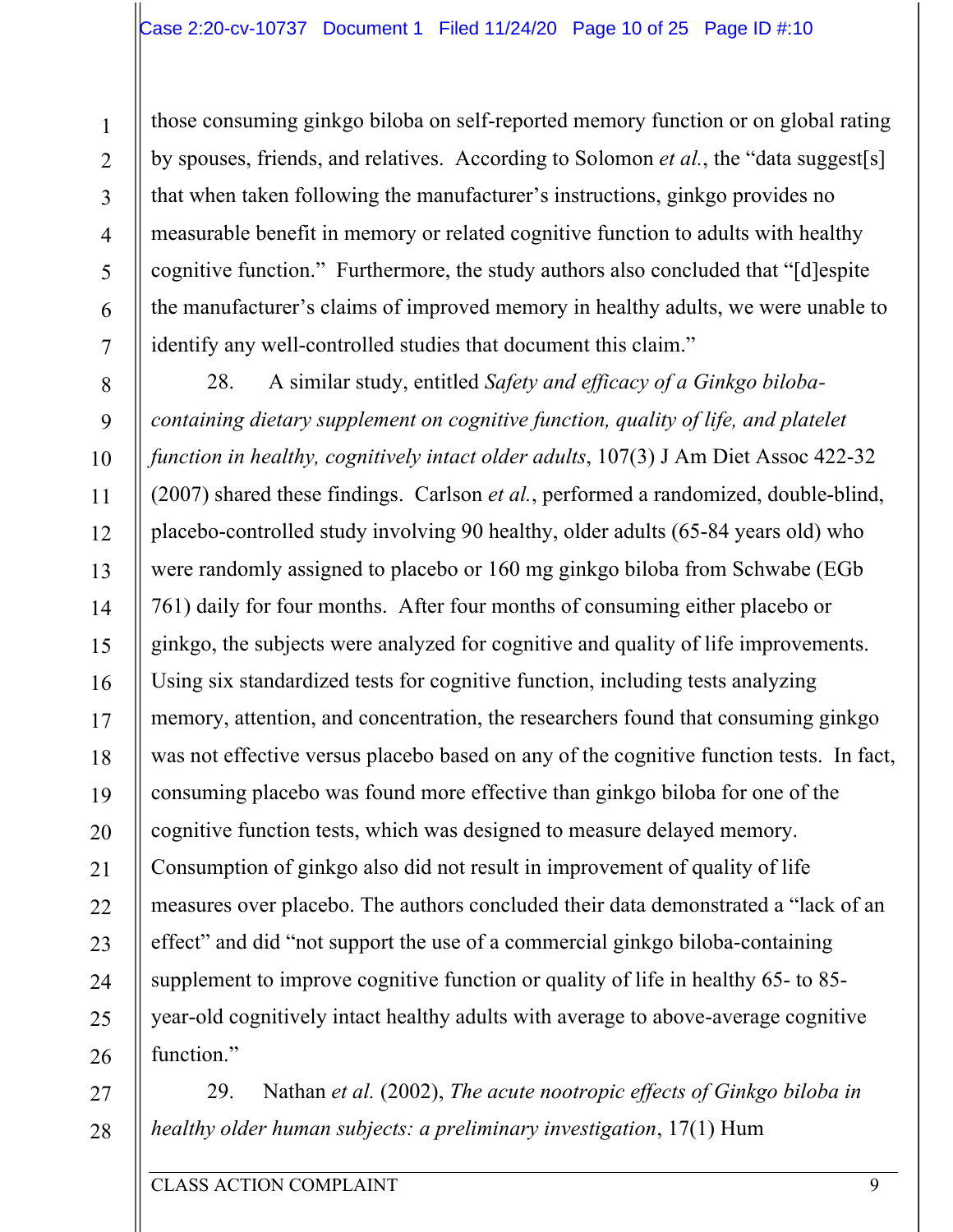Psychopharmacol, 45-49 (2002), also demonstrates that consumption of ginkgo biloba does not result in improvements of cognitive function, including memory or concentration. Nathan *et al.* performed a double-blind, placebo-controlled trial involving eleven healthy adults aged 50-72 who consumed 120 mg ginkgo biloba and placebo at different times and separated by a washout period. The researchers analyzed the acute cognitive effects of ginkgo biloba and placebo consumption using multiple memory tests. The researchers concluded that consumption of ginkgo did not improve cognitive function as measured by any memory test: "The data revealed no evidence of acute effects of Ginkgo biloba on cognitive functioning. The repeated measures ANOVA showed no significant drug interactions for either the accuracy (%), response speed (ms) measure of spatial working memory, numeric working memory, picture recognition, choice reaction time or simple reaction time. Similarly no significant drug interactions were found for the auditory verbal learning tests of verbal learning and short and long-term memory."

30. Canter and Ernst (2002), *Ginkgo biloba: a smart drug? A systematic review of controlled trials of the cognitive effects of ginkgo biloba extracts in healthy people*, 36(3) Psychopharmacol Bull 108-23 (2002) shared a similar sentiment. The review was based on an analysis of all controlled clinical trials of ginkgo biloba for cognitive function in healthy subjects with a mean age less than 60 years and published up to November 2001. Based on their review, which included nine clinical studies, Drs. Canter and Ernst concluded "these studies indicate no marked or consistent positive effects of Ginkgo biloba on any particular objective measure of cognitive function."

31. In 2007, Canter and Ernst conducted a sequel systematic review of their 2002 study, analyzing all randomized, placebo-controlled clinical trials of ginkgo biloba for cognitive function carried out in healthy subjects less than 60 years of age. *See* Canter and Ernst (2007), *Ginkgo biloba is not a smart drug: an updated systematic review of randomized clinical trials testing the nootropic effects of G.* 

1

2

3

4

5

6

7

8

9

10

11

12

13

14

15

16

17

18

19

20

21

22

23

24

25

26

27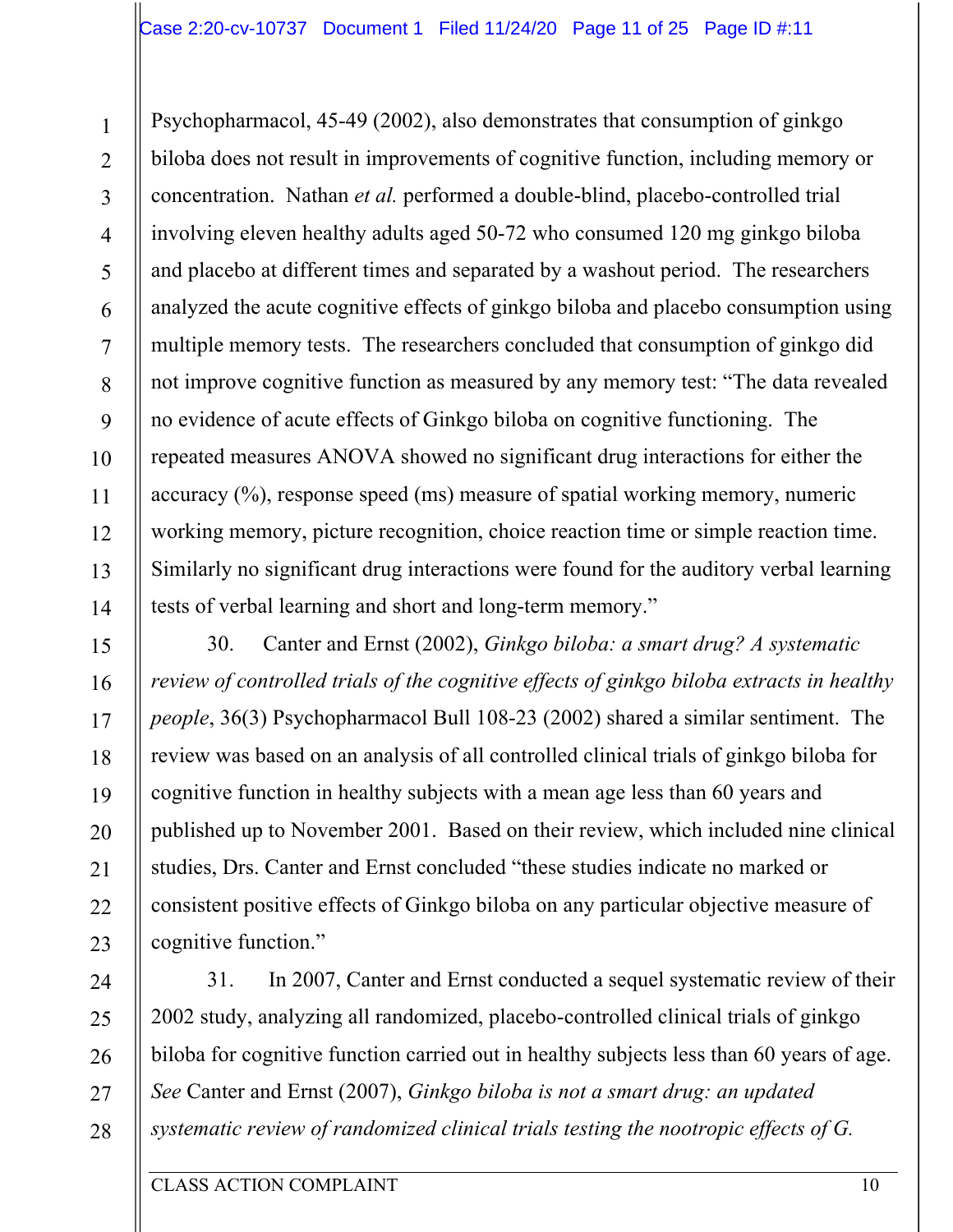*biloba extracts in healthy people*, 22(5) Hum Psychopharmacology. 265-278 (2007). Their clinical study search identified 43 potentially relevant articles from six databases. After excluding 9 randomized, controlled trials previously analyzed in their 2002 systematic review, Drs. Canter and Ernst reviewed the resulting 15 relevant clinical trials. Noting that "[t]he negative conclusions drawn in [their] original [2002] review are strengthened by the results of the newly added studies," the 2007 study analysis concluded that evidence from clinical trials "provides no convincing evidence that [ginkgo] biloba extracts ingested either as a single dose or over a longer period has a positive effect on any aspect of cognitive performance in healthy people under the age of 60 years."

32. A 2012 meta-analysis published in Human Psychopharmacology: Clinical and Experimental, Laws *et al.* reported on the search of numerous databases and recent qualitative reviews for randomized controlled trials examining the effects of ginkgo biloba on cognitive function (memory, executive function, and attention) in healthy people across all age groups. *See Is Ginkgo biloba a cognitive enhancer in healthy individuals? A meta-analysis* 27(6) Human Psychopharmacology 527-533 (2012). The study's authors, Dr. Laws and his co-researchers, who based their review and meta-analysis on thirteen clinical studies that collectively involved over 2,500 healthy individuals, concluded that ginkgo biloba had no ascertainable positive effects on the abovementioned cognitive functions in healthy individuals. The randomized, controlled trials included in the meta-analysis included: Burns *et al.* (2006), Carlson *et al.* (2007), Cieza *et al.* (2003), Elsabagh *et al.* (2005a), Elsabagh *et al.* (2005b), Hartley *et al.* (2003), Mix and Crews (2000), Moulton *et al.* (2001), and Solomon *et al.* (2002). According to the researchers, and based on their scientific analysis of thirteen randomized, controlled trials, "[t]he key findings from this meta-analysis are that [*ginkgo*] *biloba* has no significant impact on memory, executive function or attention with all effect sizes non-significant and effectively at zero … Indeed, none of the 13 studies assessing memory revealed an overall

1

2

3

4

5

6

7

8

9

10

11

12

13

14

15

16

17

18

19

20

21

22

23

24

25

26

27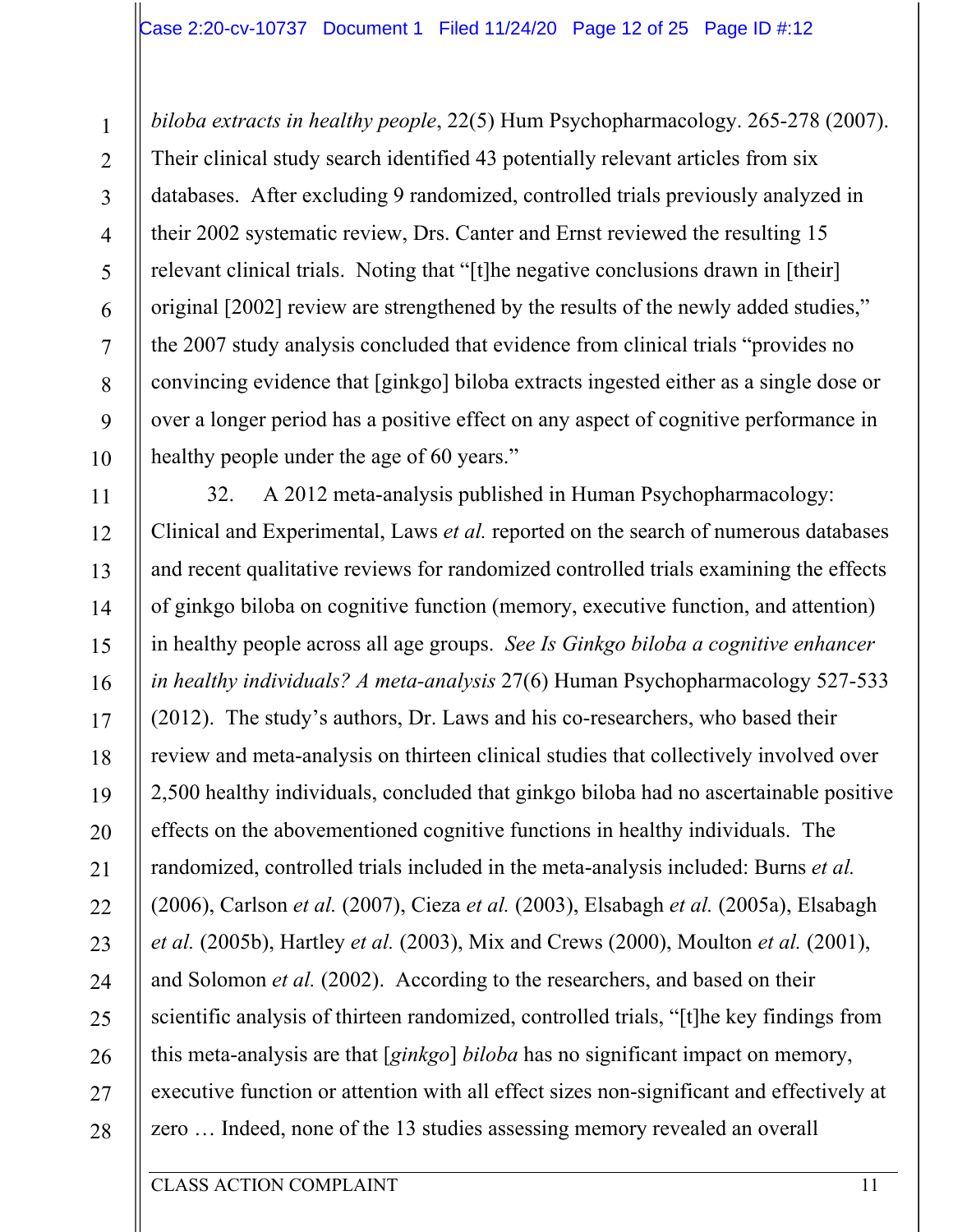significant effect size." Citing Canter and Ernst (2007), discussed above, Laws *et al.* noted their conclusion was in "accord[] with the conclusions of previous systematic qualitative reviews." The authors also noted that they contrasted the results of the clinical studies analyzing memory and attention involving ginkgo biloba formulations from Schwabe (EGb 761) and the LI 1370 formulation "to show these did not differ significantly."

33. Similarly, in a 2009 study performed in connection with the internationally prestigious Cochrane Collaboration and entitled *Ginkgo biloba for cognitive impairment and dementia*, researchers reviewed 36 trials, nine of which were six months long (2016 participants total). *See Birks and Grimley, Ginkgo biloba for cognitive impairment and dementia*, (1) Cochrane Database Syst. Rev. Art. No. : CD003120 (2009). Most trials reviewed tested the same ginkgo biloba preparation used by Schwabe (EGb761). According to the study authors, in the more recent and more reliable trials, three out of four found no benefits for cognitive decline. The researchers concluded that evidence that ginkgo biloba has predictable and clinically significant benefit for people with dementia or cognitive impairment is inconsistent and unreliable.

34. Vellas *et al.* (2012) presents the results from a randomized, doubleblind, placebo-controlled clinical trial known as the "GuidAge Study." *See* Vellas *et al.,*  Long-term use of standardised ginkgo biloba extract for the prevention of *Alzheimer's disease: a randomised placebo-controlled trial*, 11(10) Lancet Neurol 851-859 (2012). The authors of the GuidAge Study analyzed 2,854 participants aged 70 or older who had reported memory complaints to their primary care physicians. The study subjects were randomly allocated to groups receiving either a twice daily dose of 120 mg of ginkgo biloba or placebo for a five-year period, and underwent annual cognitive assessments. The study authors concluded that long-term use of ginkgo biloba does not reduce the risk of progression of Alzheimer's disease.

28

1

2

3

4

5

6

7

8

9

10

11

12

13

14

15

16

17

18

19

20

21

22

23

24

25

26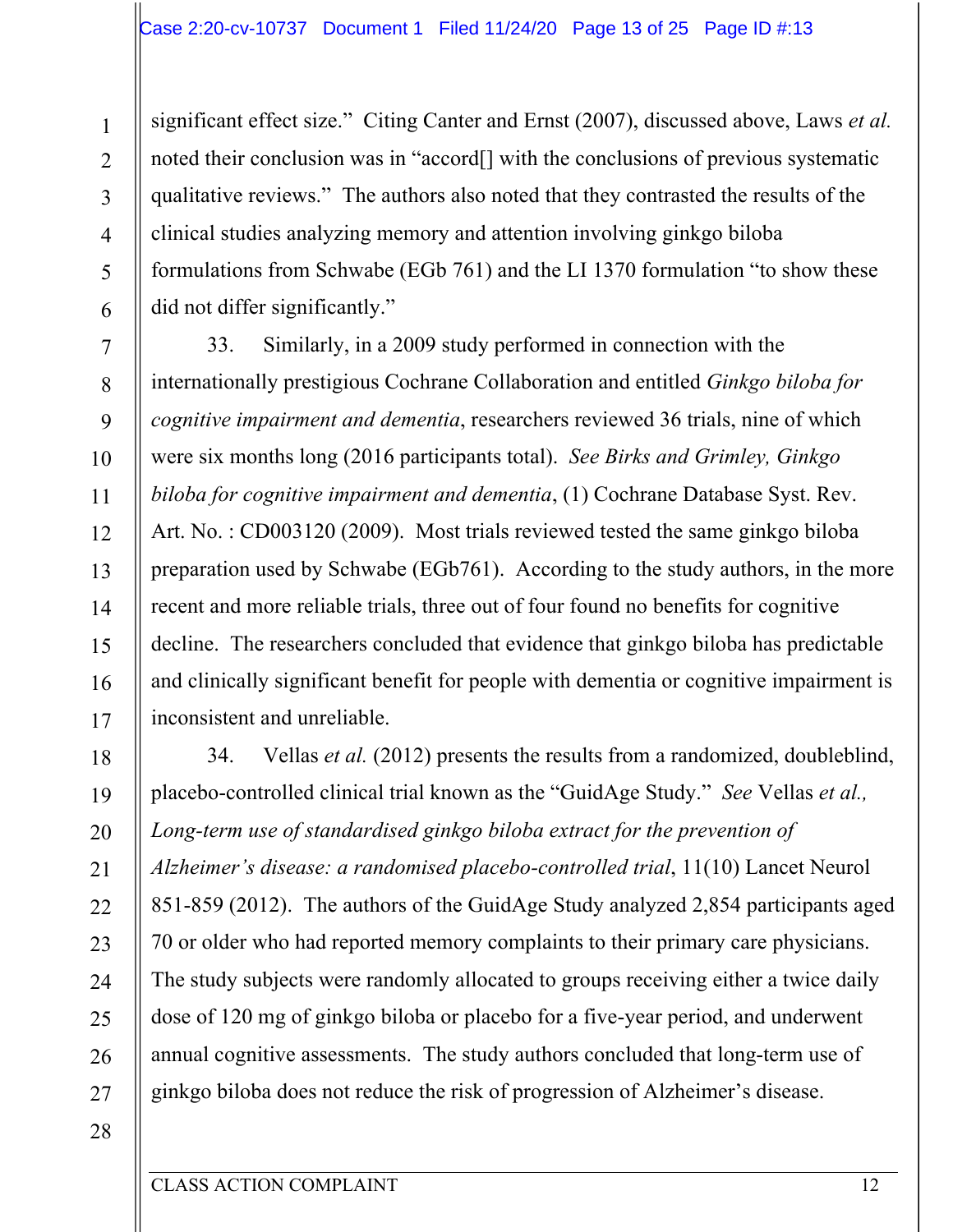35. Franke *et al.* (2014), examined the evidence from randomized placebocontrolled trials testing the cognitive enhancement effects, including attention, concentration and memory by healthy subjects, from various substances, including ginkgo biloba. *See Substances used and prevalence rates of pharmacological cognitive enhancement among healthy subjects*, 264 Suppl 1, Eur. Arch Psychiatry Clin. Neurosci. 83-90 (Nov. 2014). Franke *et al.*, concluded that ginkgo biloba does not provide cognitive health benefits for healthy persons:

> With respect to healthy subjects, large RCTs and meta-analyses have shown that Ginkgo biloba has no cognitively enhancing effects neither in younger nor in older healthy subjects: There are no positive effects on vigilance, attention, reaction time or higher cognitive functioning such as memory, no matter which amount of Ginkgo was used or how frequently.

## **CLASS ALLEGATIONS**

36. Plaintiff seeks to represent a class defined as all persons in the United States who purchased Ginkgo Smart (the "Class"). Excluded from the Class are Defendant, Defendant's affiliates, parents, subsidiaries, employees, officers, directors, and co-conspirators, and anyone who purchased the Products for resale. Also excluded is any judicial officer presiding over this matter and the member of their immediate families and judicial staff.

37. Plaintiff also seeks to represent a subclass of all Class Members who purchased Ginkgo Smart in the State of New York (the "New York Subclass").

38. Members of the Class are so numerous that their individual joinder herein is impracticable. On information and belief, members of the Class number in the millions. The precise number of Class Members and their identities are unknown to Plaintiff at this time but may be determined through discovery. Class Members may be notified of the pendency of this action by mail and/or publication through the distribution records of Defendant and the sales records of retailers.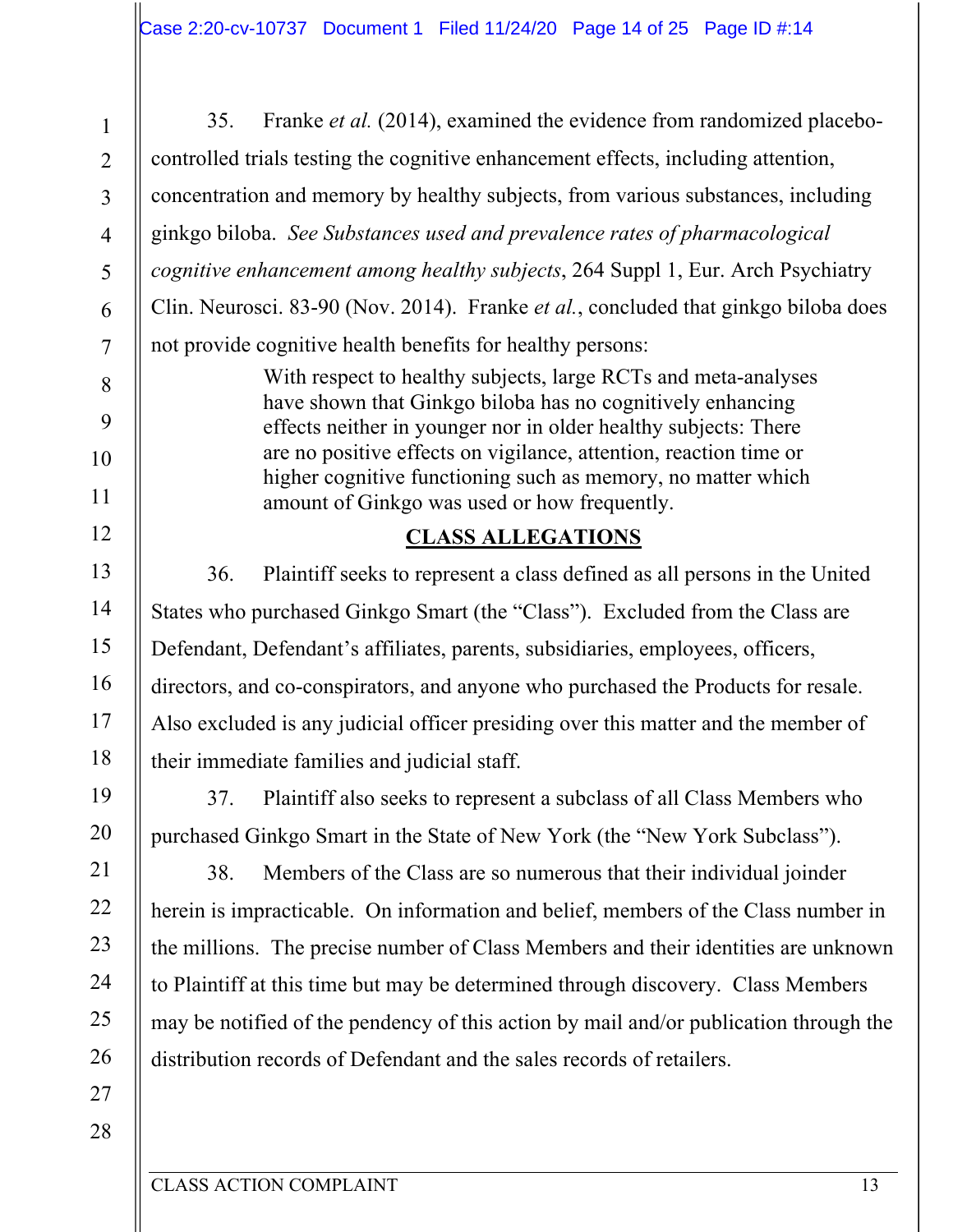1 2 3 4 5 6 7 8 9 10 11 12 13 14 15 16 17 18 19 20 21 22 23 24 25 26 27 28 39. Common questions of law and fact exist as to all Class Members and predominate over questions affecting only individual Class Members. Common legal and factual questions include, but are not limited to: a. Whether the marketing labeling and advertisements for the Products included false and/or misleading statements; b. Whether Defendant's conduct violated New York's General Business Laws §§ 349 and 450; and c. Whether Defendant has committed other tortious acts as described herein. 40. The claims of the named Plaintiff are typical of the claims of the Class in that the named Plaintiff purchased Ginkgo Smart in reliance on the representations and warranties described above and suffered a loss as a result of that purchase. 41. Plaintiff is an adequate representatives of the Class and Subclass because her interests do not conflict with the interests of the Class and Subclass Members she seek to represent, she has retained competent counsel experienced in prosecuting class actions, and she intends to prosecute this action vigorously. The interests of Class Members will be fairly and adequately protected by Plaintiff and her counsel. 42. The class mechanism is superior to other available means for the fair and efficient adjudication of the claims of Class Members. Each individual Class Member may lack the resources to undergo the burden and expense of individual prosecution of the complex and extensive litigation necessary to establish Defendant's liability. Individualized litigation increases the delay and expense to all parties and multiplies the burden on the judicial system presented by the complex legal and factual issues of this case. Individualized litigation also presents a potential for inconsistent or contradictory judgments. In contrast, the class action device presents far fewer management difficulties and provides the benefits of single adjudication, economy of scale, and comprehensive supervision by a single court on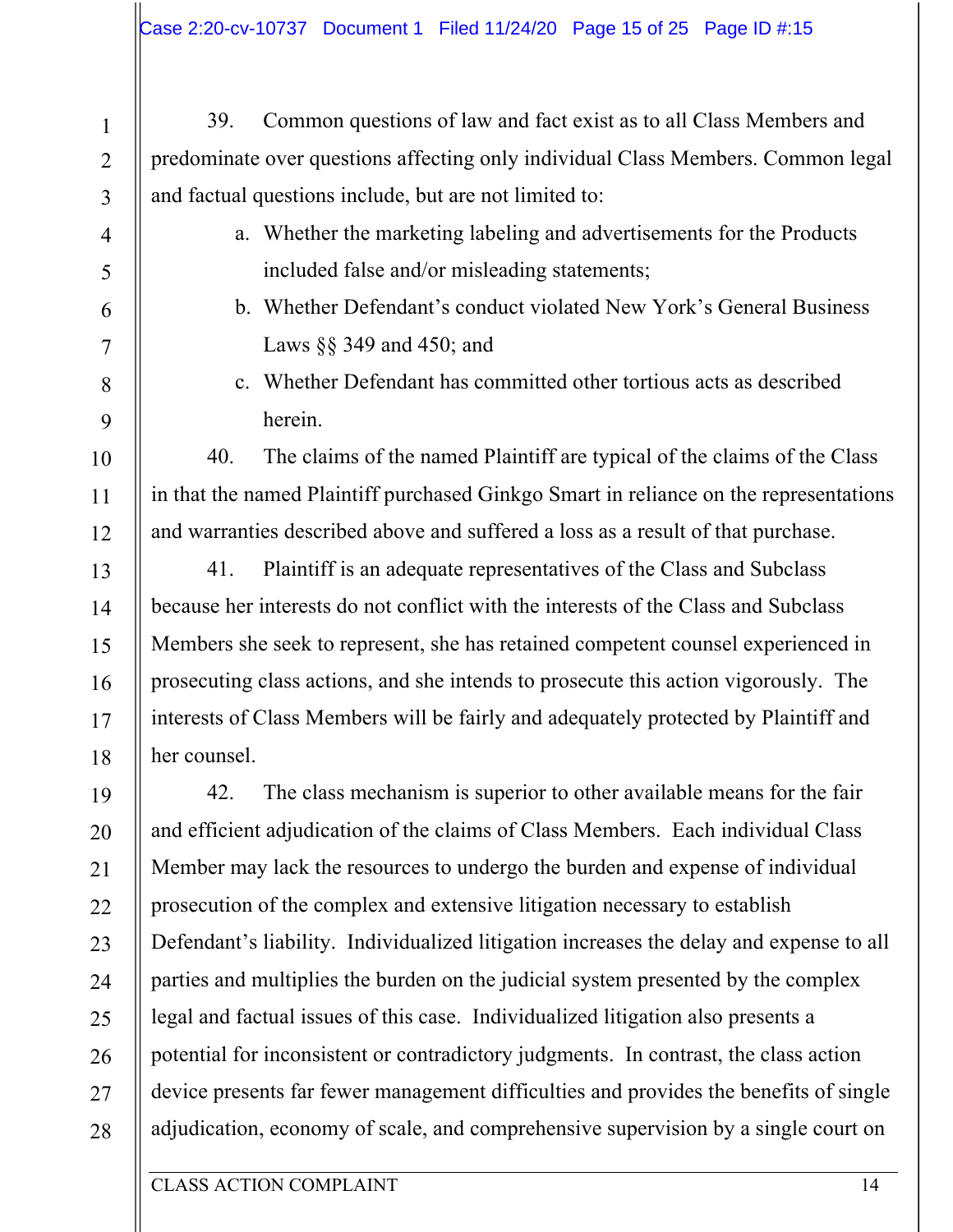the issue of Defendant's liability. Class treatment of the liability issues will ensure that all claims and claimants are before this Court for consistent adjudication of the liability issues.

43. Plaintiff bring all claims in this action individually and on behalf of members of the Class and Subclass against Defendant.

## **COUNT I (Breach Of Express Warranty)**

44. Plaintiff hereby incorporates by reference the allegations contained in all preceding paragraphs of this complaint.

45. Plaintiff brings this claim individually and on behalf of the members of the proposed Class and the New York Subclass against Defendant.

46. As the designer, manufacturer, marketer, distributor, and/or seller, Defendant expressly warranted that the Ginkgo Smart would provide "Maximum Focus & Memory" and is a "Powerful Brain Booster for Memory & Mental Clarity."

47. However, clinical studies show that Ginkgo Biloba cannot provide any appreciable cognitive benefit to consumers. Ginkgo Smart therefore cannot provide "Maximum Focus & Memory" and is not a "Powerful Brain Booster for Memory & Mental Clarity" as Defendant claims.

48. As a direct and proximate cause of Defendant's breach of express warranty, Plaintiff and Class Members have been injured and harmed because: (a) they would not have purchased the Ginkgo Smart on the same terms if the true facts were known about the product; (b) they paid a price premium for the Ginkgo Smart due to Defendant's promises that it would improve focus and memory; and (c) Ginkgo Smart did not have the characteristics as promised by Defendant.

49. On or about September 23, 2020, prior to filing this action a pre-suit notice letter was served on Defendant which complied in all respects with U.C.C. § 2-607. Plaintiff and the Class sent Defendant a letter via certified mail, return receipt requested, advising Defendant that it breached numerous warranties and violated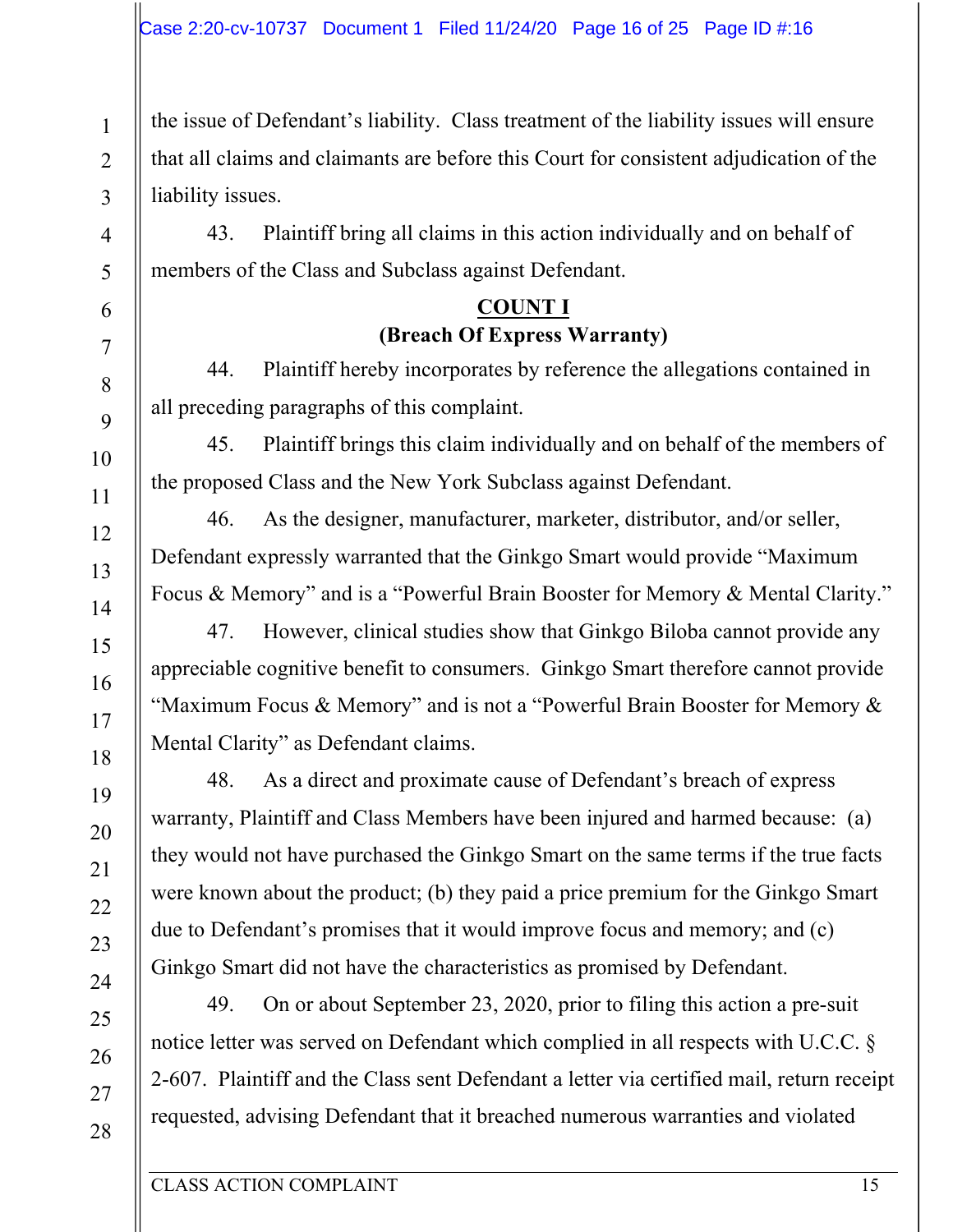state consumer protection laws, and demanding that Defendant cease and desist from such violations and make full restitution by refunding the monies received therefrom. A true and correct copy of Plaintiff's letter is attached hereto as **Exhibit A**.

## **COUNT II (Breach Of Implied Warranty Of Merchantability)**

50. Plaintiff hereby incorporates by reference the allegations contained in all preceding paragraphs of this complaint.

51. Plaintiff brings this claim individually and on behalf of the members of the proposed Class and the New York Subclass against Defendant.

52. As the designer, manufacturer, marketer, distributor, and/or seller, Defendant impliedly warranted that Ginkgo Smart would provide cognitive benefits.

53. Defendant breached the warranty implied in the contract for the sale of Ginkgo Smart because it could not pass without objection in the trade under the contract description, the goods were not of fair average quality within the description, the goods were not fit for the ordinary purposes for which such goods are used, and the goods do not conform to the promises or affirmations of fact made on the label. As a result, Plaintiff and Class Members did not receive the goods as impliedly warranted by Defendant to be merchantable.

54. Plaintiff and Class Members purchased Ginkgo Smart in reliance upon Defendant's skill and judgment and the implied warranties of fitness for the purpose.

55. Ginkgo Smart was not altered by Plaintiff or Class Members.

56. Ginkgo Smart was defective when the Products left the exclusive control of Defendant.

57. Defendant knew that the Ginkgo Smart would be purchased and used without additional testing by Plaintiff and Class Members.

58. Ginkgo Smart was defectively designed and unfit for its intended purpose, and Plaintiff and Class Members did not receive the goods as warranted.

1

2

3

4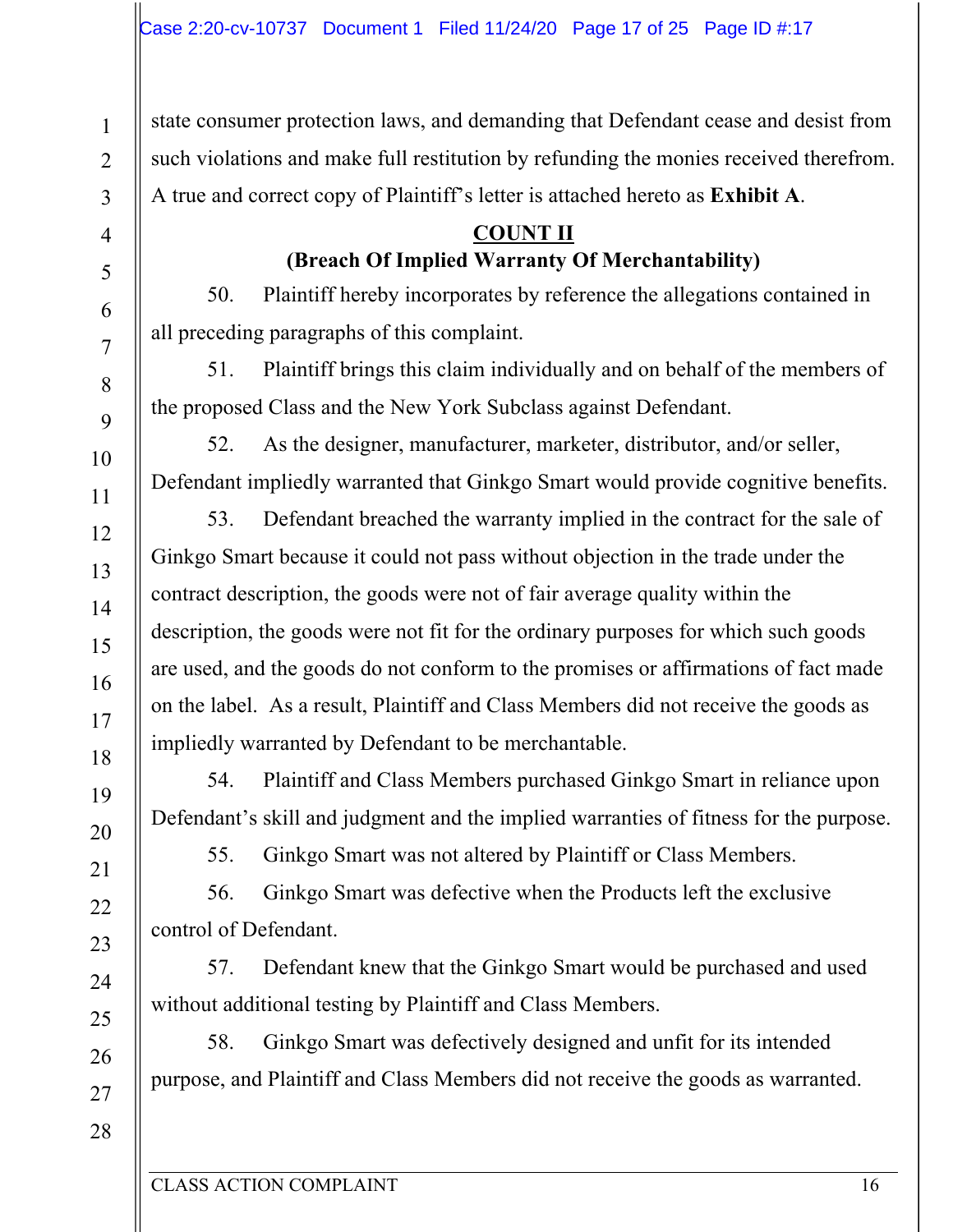59. As a direct and proximate cause of Defendant's breach of express warranty, Plaintiff and Class Members have been injured and harmed because: (a) they would not have purchased the Ginkgo Smart on the same terms if the true facts were known about the product; (b) they paid a price premium for the Ginkgo Smart due to Defendant's promises that it would improve focus and memory; and (c) Ginkgo Smart did not have the characteristics as promised by Defendant.

## **COUNT III (Unjust Enrichment)**

60. Plaintiff hereby incorporates by reference the allegations contained in all preceding paragraphs of this complaint.

61. Plaintiff brings this claim individually and on behalf of the members of the proposed Class and the New York Subclass against Defendant.

62. Plaintiff and Class Members conferred benefits on Defendant by purchasing Ginkgo Smart.

63. Defendant has been unjustly enriched in retaining the revenues derived from Plaintiff's and Class Members' purchases of Ginkgo Smart. Retention of those monies under these circumstances is unjust and inequitable because Defendant misrepresented that Ginkgo Smart would provide cognitive benefits such as "Maximum Focus & Memory." This misrepresentation caused injuries to Plaintiff and Class Members, because they would not have purchased Ginkgo Smart if the true facts regarding the effectiveness of the Product were known.

64. Because Defendant's retention of the non-gratuitous benefits conferred on it by Plaintiff and Class Members is unjust and inequitable, Defendant must pay restitution to Plaintiff and Class Members for its unjust enrichment, as ordered by the Court.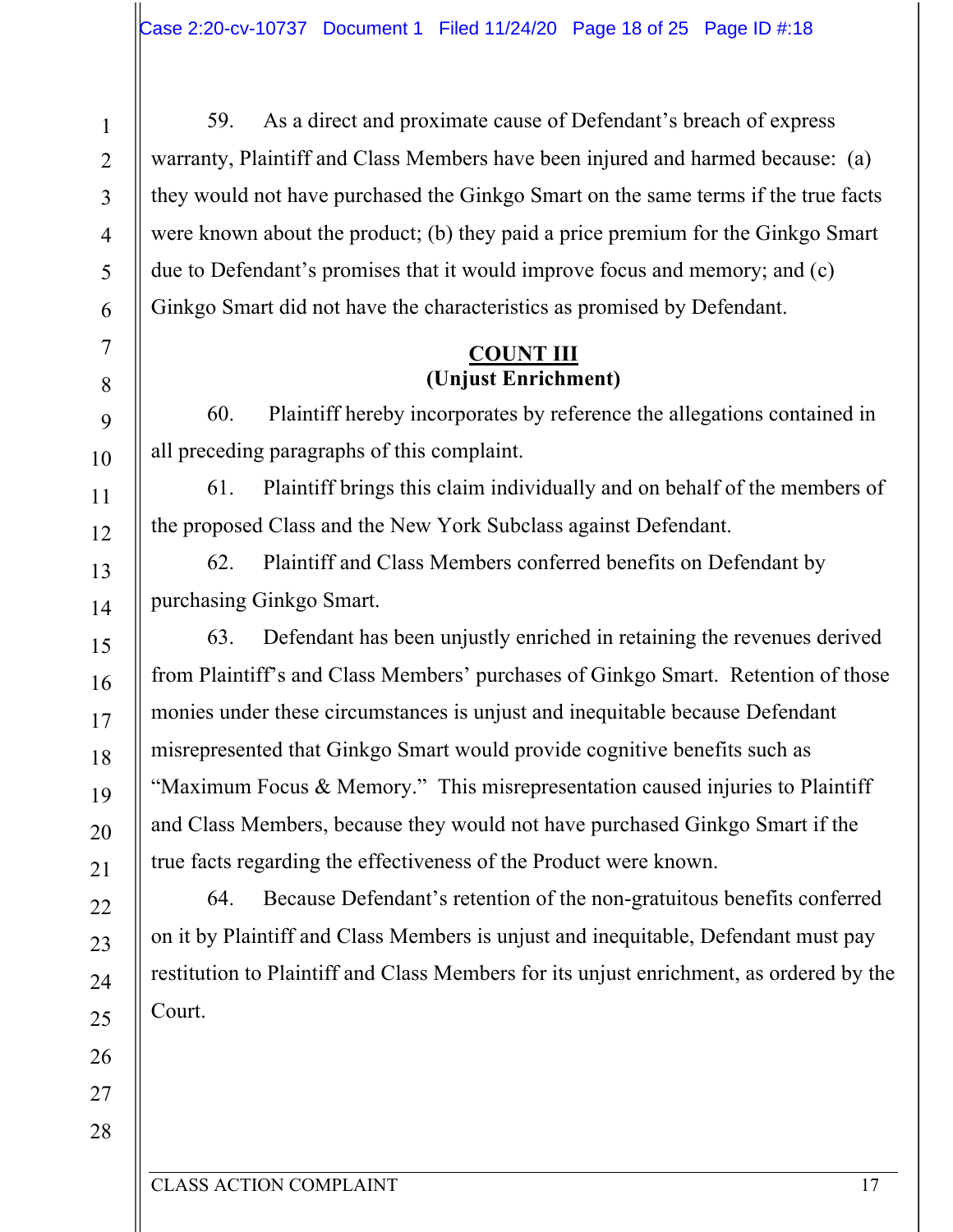## **COUNT IV (Violation of New York's General Business Law § 349)**

59. Plaintiff hereby incorporates by reference the allegations contained in all preceding paragraphs of this complaint.

60. Plaintiff brings this claim individually and on behalf of the members of the proposed New York Subclass against Defendant.

61. New York's General Business Law § 349 prohibits deceptive acts or practices in the conduct of any business, trade, or commerce.

62. In their sale of goods throughout the State of New York, Defendant conducts business and trade within the meaning and intendment of New York's General Business Law § 349.

63. Plaintiff and members of the New York Subclass are consumers who purchased products from Defendant for their personal use.

64. By the acts and conduct alleged herein, Defendant has engaged in deceptive, unfair, and misleading acts and practices, which include, without limitation, misrepresenting that Ginkgo Smart would provide cognitive benefits.

65. The foregoing deceptive acts and practices were directed at consumers.

66. The foregoing deceptive acts and practices are misleading in a material way because they fundamentally misrepresent the characteristics of Ginkgo Smart to induce consumers to purchase same.

67. By reason of this conduct, Defendant engaged in deceptive conduct in violation of New York's General Business Law.

68. Defendant's action is the direct, foreseeable, and proximate cause of the damages that Plaintiff and members of the New York Subclass have sustained from having paid for and used Defendant's products.

69. As a result of Defendant's violations, Plaintiff and members of the New York Subclass have suffered damages because: (a) they would not have purchased Ginkgo Smart on the same terms if the true facts were known about the Product; (b)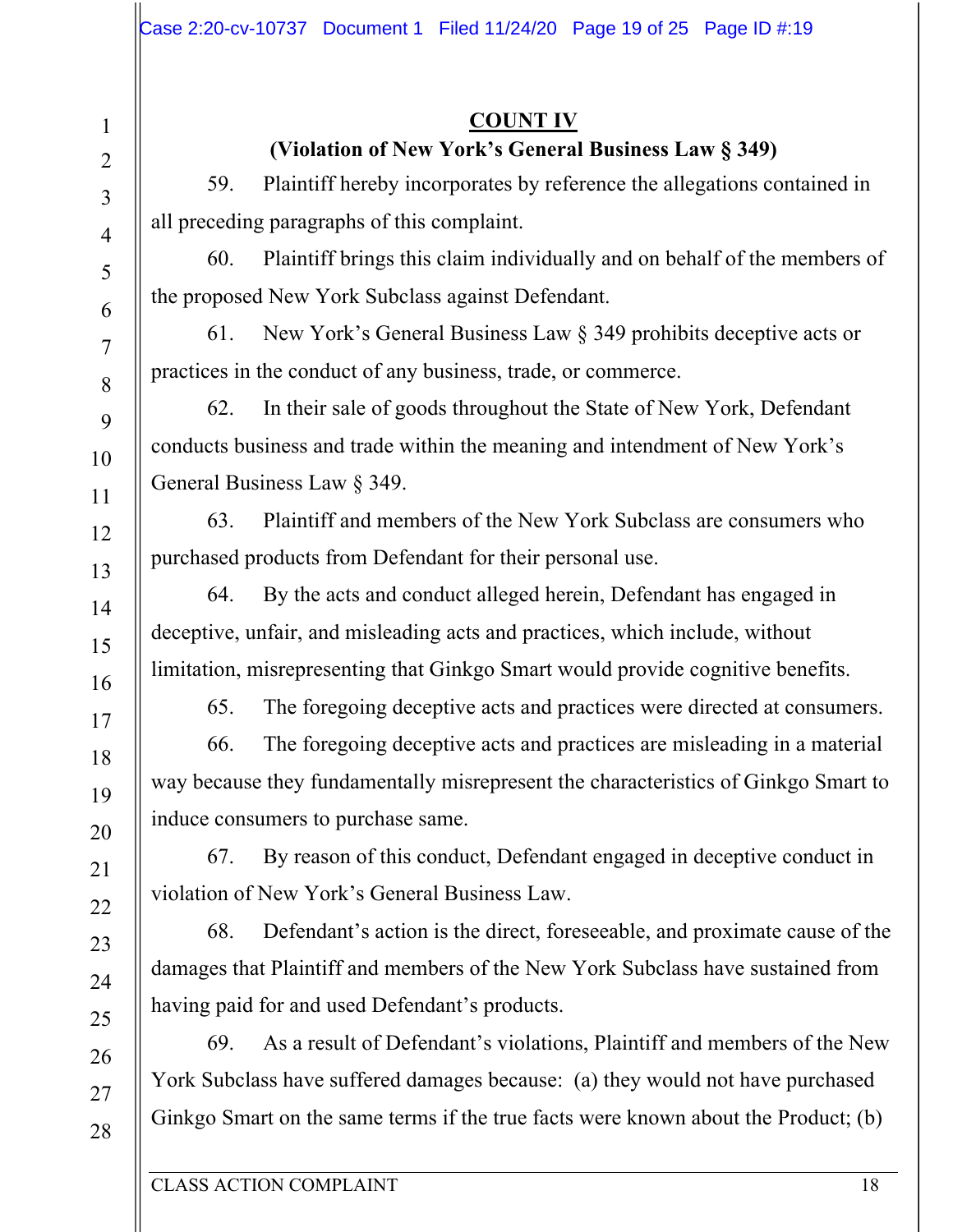they paid a price premium for Ginkgo Smart due to Defendant's promises that it would improve focus and memory; and (c) Ginkgo Smart did not have the characteristics promised by Defendant.

70. On behalf of herself and other members of the New York Subclass, Plaintiff seeks to recover her actual damages or fifty dollars, whichever is greater, three times actual damages, and reasonable attorneys' fees.

## **COUNT V**

**(Violation of New York's General Business Law § 350)**

71. Plaintiff hereby incorporates by reference the allegations contained in all preceding paragraphs of this complaint.

72. Plaintiff brings this claim individually and on behalf of the members of the proposed New York Subclass against Defendant.

73. New York's General Business Law § 350 prohibits false advertising in the conduct of any business, trade, or commerce.

74. Pursuant to said statute, false advertising is defined as "advertising, including labeling, of a commodity … if such advertising is misleading in a material respect."

75. Based on the foregoing, Defendant has engaged in consumer-oriented conduct that is deceptive or misleading in a material way which constitutes false advertising in violation of Section 350 of New York's General Business Law.

76. Defendant's false, misleading, and deceptive statements and representations of fact were and are directed to consumers.

77. Defendant's false, misleading, and deceptive statements and representations of fact were and are likely to mislead a reasonable consumer acting reasonably under the circumstances.

78. Defendant's false, misleading, and deceptive statements and representations of fact have resulted in consumer injury or harm to the public interest.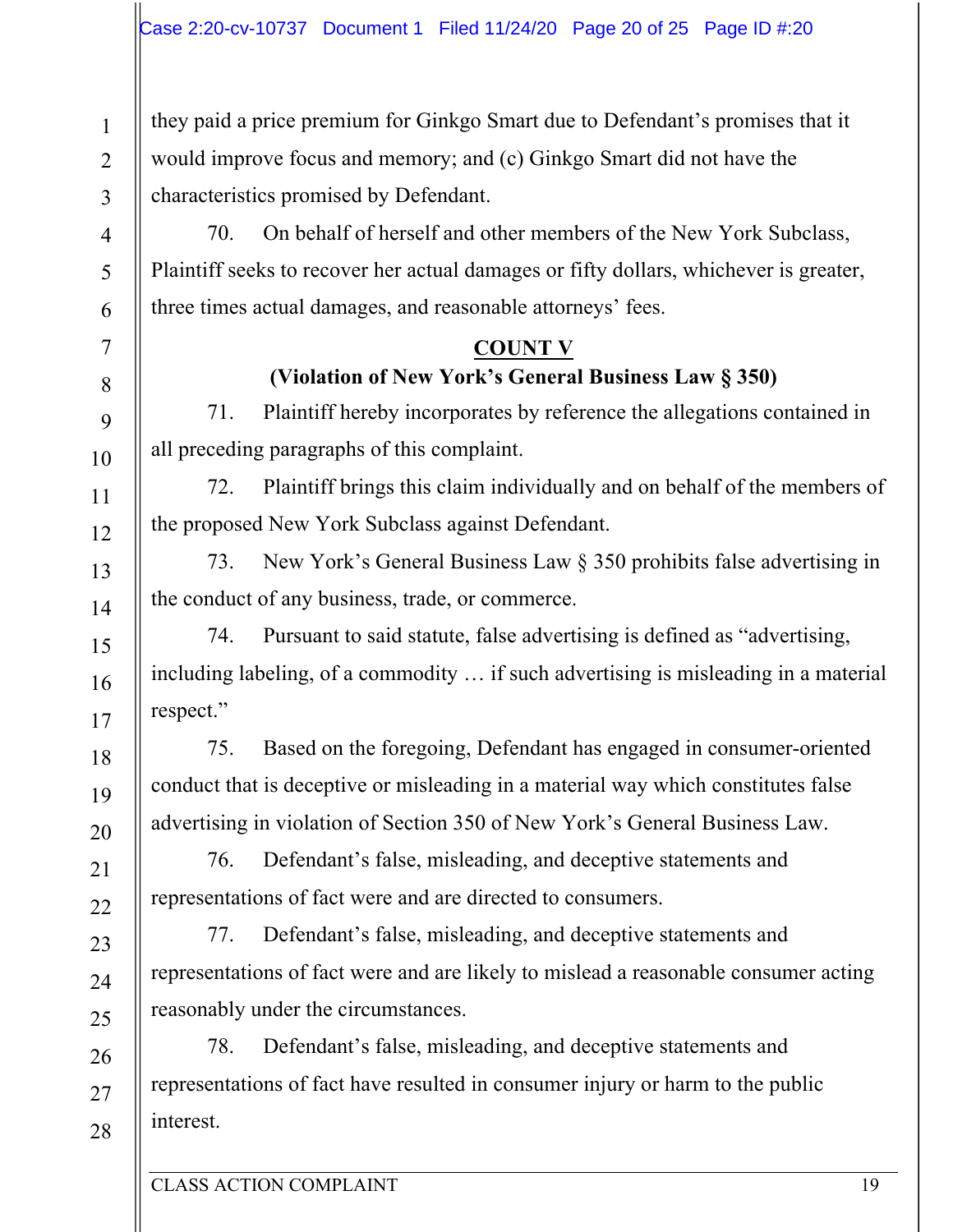79. As a result of Defendant's false, misleading, and deceptive statements and representation of fact, Plaintiff and the New York Subclass have suffered and continue to suffer economic injury.

9

10

11

12

13

14

15

16

17

18

19

20

21

22

23

1

2

80. As a result of Defendant's violations, Plaintiff and members of the New York Subclass have suffered damages due to said violation because: (a) they would not have purchased Ginkgo Smart on the same terms if the true facts were known about the product; (b) they paid a price premium for Ginkgo Smart due to Defendant's promises that it would improve focus and memory; and (c) Ginkgo Smart did not have the characteristics promised by Defendant.

81. On behalf of herself and other members of the New York Subclass, Plaintiff seeks to recover her actual damages or five hundred dollars, whichever is greater, three times actual damages, and reasonable attorneys' fees.

## **PRAYER FOR RELIEF**

WHEREFORE, Plaintiff, individually and on behalf of all others similarly situated, seek judgment against Defendant, as follows: a. For an order certifying the nationwide Class and the New York Subclass under Rule 23 of the Federal Rules of Civil Procedure and naming Plaintiff as representative of the Class and the New York Subclass, and appointing

- Plaintiff's attorneys as Class Counsel to represent the Class and New York Subclass Members;
- b. For an order declaring the Defendant's conduct violates the statutes referenced herein;
- c. For an order finding in favor of Plaintiff, the Class, and the Subclasses on all counts asserted herein;
- d. For compensatory and punitive damages in amounts to be determined by the Court and/or jury;
- e. For prejudgment interest on all amounts awarded;
- f. For an order of restitution and all other forms of equitable monetary relief;